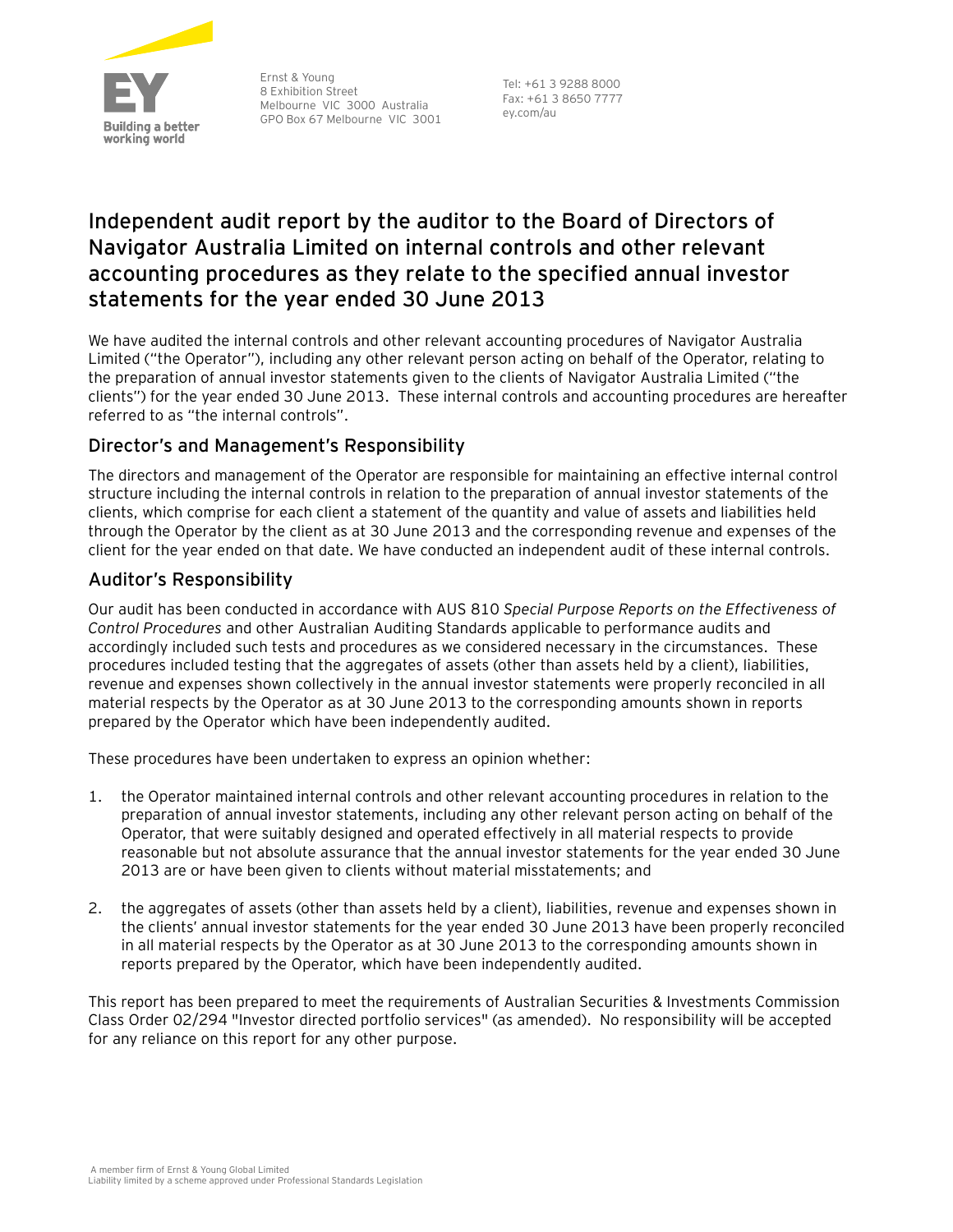

## Inherent limitations

Because of the inherent limitations in any internal control structure it is possible that fraud, error or noncompliance with laws and regulations may occur and not be detected. Further, the internal control structure, within which the internal controls that we have audited operate, has not been audited and no opinion is expressed as to its effectiveness.

An audit is not designed to detect all weaknesses in internal control and other accounting procedures as it is not performed continuously throughout the period and the tests performed are on a sample basis.

Any projection of the evaluation of control procedures to future periods is subject to the risk that the procedures may become inadequate because of changes in conditions, or that the degree of compliance with them may deteriorate.

We believe that the audit evidence we have obtained is sufficient and appropriate to provide a basis for our audit opinion.

### Auditor's Opinion

In our opinion:

- 1. the Operator maintained internal controls and other relevant accounting procedures in relation to the preparation of annual investor statements, including any other relevant person acting on behalf of the Operator, that were suitably designed and operated effectively, in all material respects, to provide reasonable but not absolute assurance that the annual investor statements for the year ended 30 June 2013 are or have been given to clients without material misstatements; and
- 2. the aggregates of assets (other than assets held by a client), liabilities, revenue and expenses shown in the clients' annual investor statements for the year ended 30 June 2013 have been properly reconciled in all material respects by the Operator as at 30 June 2013 to the corresponding amounts shown in reports prepared by the Operator, which have been independently audited.

Ernst & Young

Melbourne 2 August 2013

Liability limited by a scheme approved under Professional Standards Legislation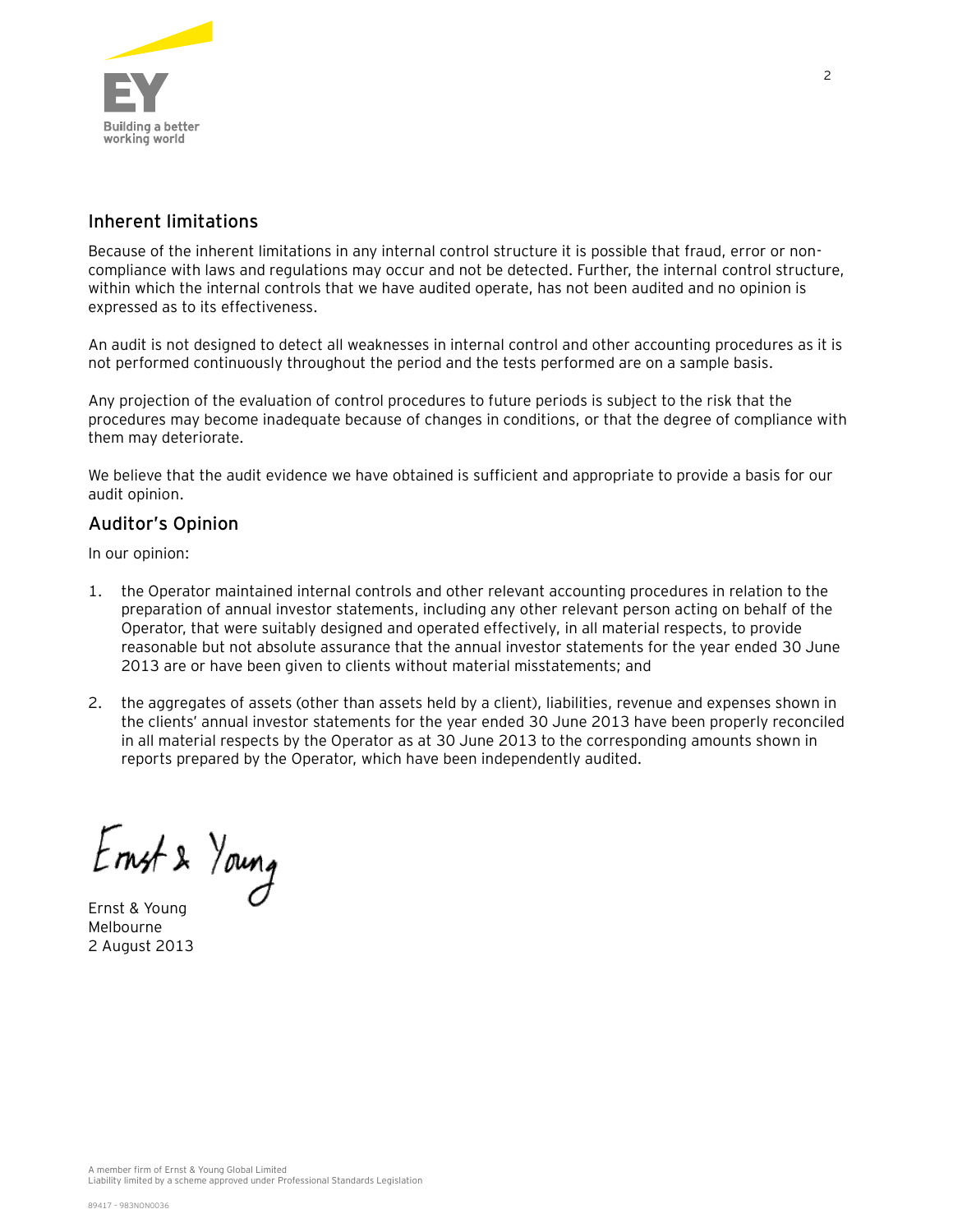

Ernst & Young 8 Exhibition Street Melbourne VIC 3000 Australia GPO Box 67 Melbourne VIC 3001

Tel: +61 3 9288 8000 Fax: +61 3 8650 7777 ey.com/au

# **Independent review report by the auditor to the Board of Directors of Navigator Australia Limited on the specified annual investor statements for the year ended 30 June 2013**

We have reviewed the annual investor statements given to the clients of Navigator Australia Limited ("the clients") for the year ended 30 June 2013 prepared by Navigator Australia Limited ("the Operator").

## Director's and Management's Responsibility

The directors and management of the Operator are responsible for the annual investor statements of the clients, which comprise for each client a statement of the quantity and value of assets and liabilities held through the Operator by the client as at 30 June 2013 and the corresponding revenue and expenses of the client for the year ended on that date.

### Auditor's Responsibility

Our responsibility is to express a conclusion on the annual investor statements based on our review. We have conducted a review in accordance with Standard on Review Engagements ASRE 2405 *Review of Historical Financial Information Other than a Financial Report* in order to state whether, on the basis of the procedures described, anything has come to our attention that would cause us to believe that any client's annual investor statement is materially misstated.

A review is limited primarily to inquiries of the Operator's personnel and analytical procedures applied to the financial data. A review is substantially less in scope than an audit conducted in accordance with Australian Auditing Standards and consequently does not enable us to obtain assurance that we would become aware of all significant matters that might be identified in an audit. Accordingly, we do not express an audit opinion. We have also performed an independent audit of internal controls and other relevant accounting procedures of the Operator, including those over its custodian(s) and any other relevant person acting on behalf of the Operator as they relate to the preparation of the annual investor statements ("the internal controls") and have issued a separate unqualified audit opinion to provide reasonable, but not absolute, assurance that the internal controls implemented by the Operator were suitably designed and operated effectively to ensure that there are no material misstatements in the clients' annual investor statements for the year ended 30 June 2013.

This report has been prepared to meet the requirements of Australian Securities & Investments Commission Class Order 02/294 "Investor directed portfolio services" (as amended). No responsibility will be accepted for any reliance on this report for any other purpose.